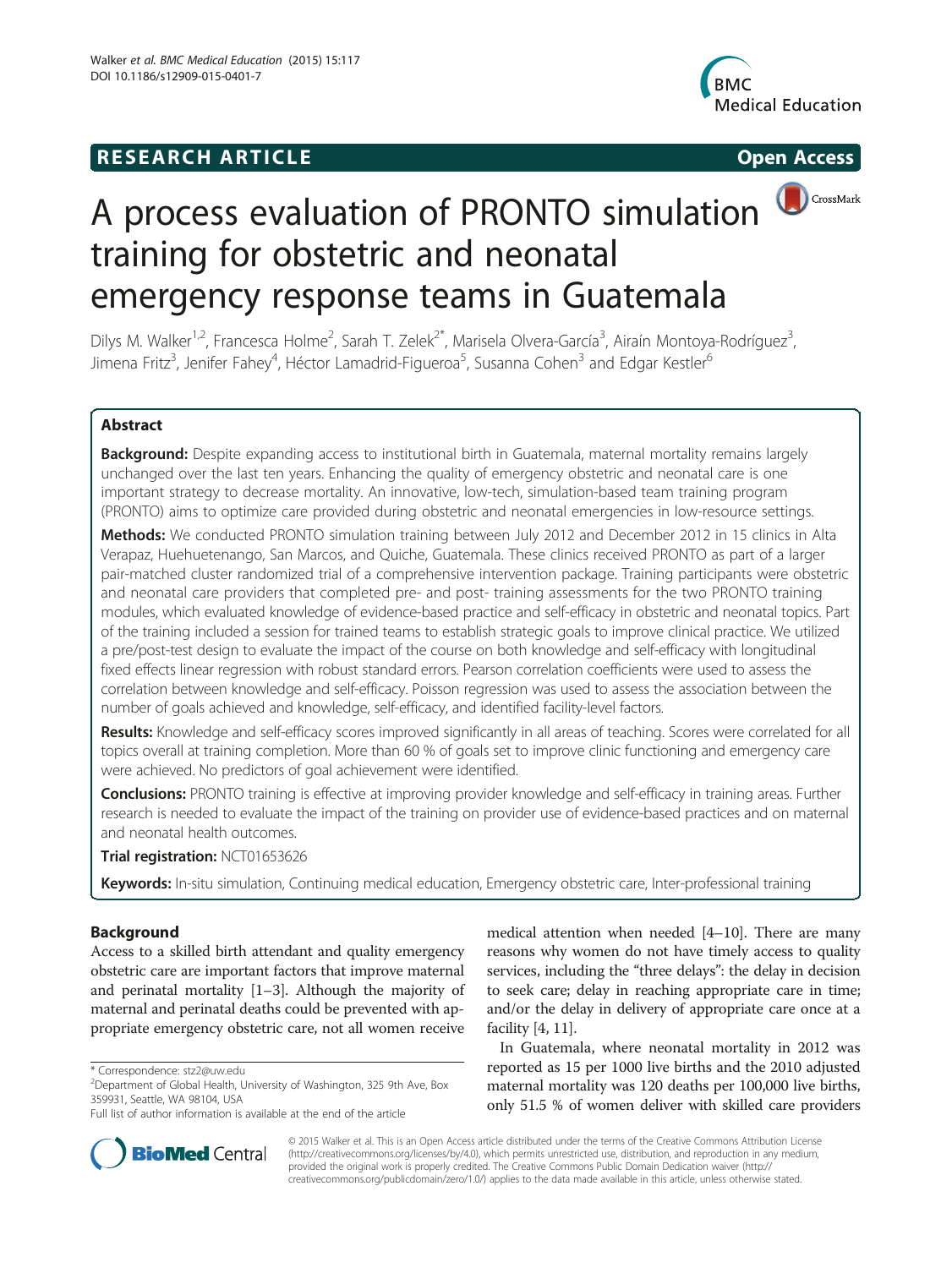[[12](#page-6-0)]. This percentage is even lower in indigenous, impoverished areas [\[13\]](#page-6-0). To address this problem, the Guatemalan government, with World Bank funding, opened clinics with 24-h labor and delivery care known as Centros de Atención Permanente (CAPs) throughout the country [\[14](#page-6-0)]. However, despite these infrastructural developments, mortality remains largely unchanged over the last decade [[15](#page-6-0)]. If sustainable improvements are to be achieved in Guatemala, the complex nature of this problem demands an interdisciplinary, multilevel approach.

A multi-pronged intervention package was designed and implemented in northern Guatemala to address low utilization of clinic-based services, weak community-level linkages between traditional birth attendants (TBAs) and the formal health system, and inadequate provision of emergency obstetric care. The three intervention elements included: 1) community social marketing campaign promoting institutional delivery; 2) professional midwife liaisons working with TBAs; and 3) PRONTO<sup>SM</sup> (Programa de Rescate Obstétrico y Neonatal: Tratamiento Óptimo y Oportuno), a highly realistic simulation-based obstetric and neonatal emergency and team training program. The goal of this novel and unique training was to improve the quality of care provided in the facilities, and ultimately, perinatal mortality.

Traditional didactic approaches have been found to be of limited effectiveness in improving the management of obstetric emergencies [[16\]](#page-6-0). Simulation-based training has emerged as a key training modality for providers of emergency obstetric care as evidence shows it improves clinical practice, communication, and teamwork skills [\[17](#page-6-0)–[19](#page-6-0)]. However, the majority of simulation training is resourceintensive, making its translation into limited-resource settings challenging [\[20](#page-6-0), [21\]](#page-6-0). PRONTO was developed in Mexico in 2009 as an innovative low-cost, highly realistic, medical training solution for obstetric and neonatal interprofessional care teams [\[22](#page-6-0)], and it is thought that this novel program could improve practice in Guatemala, where no such training exists. PRONTO is the only insitu, highly realistic simulation and team-training program for limited resource settings of its kind. This paper reports on the impact of the PRONTO on provider knowledge, self-efficacy, and clinic goal achievement. We hypothesize that PRONTO improves healthcare provider knowledge and self-efficacy and promotes achievement of team goals, important practice components that can improve care quality and outcomes in Guatemalan clinics.

## Methods

#### Trial design and participants

The PRONTO training intervention was carried out between July and December 2012 at 15 intervention facilities in the four Northern Guatemalan districts of San Marcos, Alta Verapaz, Quiche, and Huehuetenango.

These clinics received PRONTO training as part of a larger, pair-matched, cluster randomized controlled trial in 30 clinics with clinical training and community components. This report is limited to an analysis based on pre/post tests administered only to intervention clinics, as control clinics received no intervention and provider testing was not feasible at those sites.

Clinics were excluded from the study if they were not open 24-h, had an operating room, had fewer than an average of seven births per month (in the six months prior to the intervention), or if they were located more than six hours by vehicle to the district's commercial center. All clinics were located in communities with TBAs and had basic equipment and personnel necessary for vaginal deliveries. In Guatemala, TBAs have no formal training and in recent years the government has encouraged incorporating TBAs into clinics as support staff and doulas. The PRONTO team encouraged clinics to invite community TBAs to participate in the training. Training participants were chosen by clinic directors from the medical personnel who care for women and babies during labor and birth or immediately postpartum and their roles in the simulations were based on their real scope of practice. Providers at the intervention clinics voluntarily participated in the training and received no compensation other than their typical salary, transportation and meals. All trainees were informed that they were in the intervention arm of the trial, and provided verbal informed consent to the use of their written evaluations for research purposes. The study was reviewed and approved by the World Health Organization (WHO) Research and Ethics Review committee, the Independent Latin Ethics Committee, the Guatemalan National Committee for Ethics in Health, Ministry of Public Health, and the University of Washington IRB, Seattle (Application # 41922). The trial is registered at the NIH Current Cluster Trial Registration database (<http://www.clinicaltrials.gov>; identifier: NCT01653626). The study setting and methods were published elsewhere [[23](#page-6-0)].

#### Intervention

The PRONTO training intervention utilizes highly realistic yet low-technology, low-cost simulation materials. Simulation scenarios take place within the actual clinic setting using only resources that are normally available on-site. PartoPants™, the hybrid simulator worn by a patient actress to simulate obstetric emergencies, were de-signed by the PRONTO team [\[24\]](#page-6-0). PartoPants<sup>™</sup> are made from recycled surgical scrub pants and are modified to have a vaginal opening and pocket to hold an IV bag with tubing for simulated blood. A cloth doll and placenta, delivered through the PartoPants™, are used to simulate the neonate and placenta during birth. The Laerdal NeoNatalie© is used for neonatal resuscitation scenarios.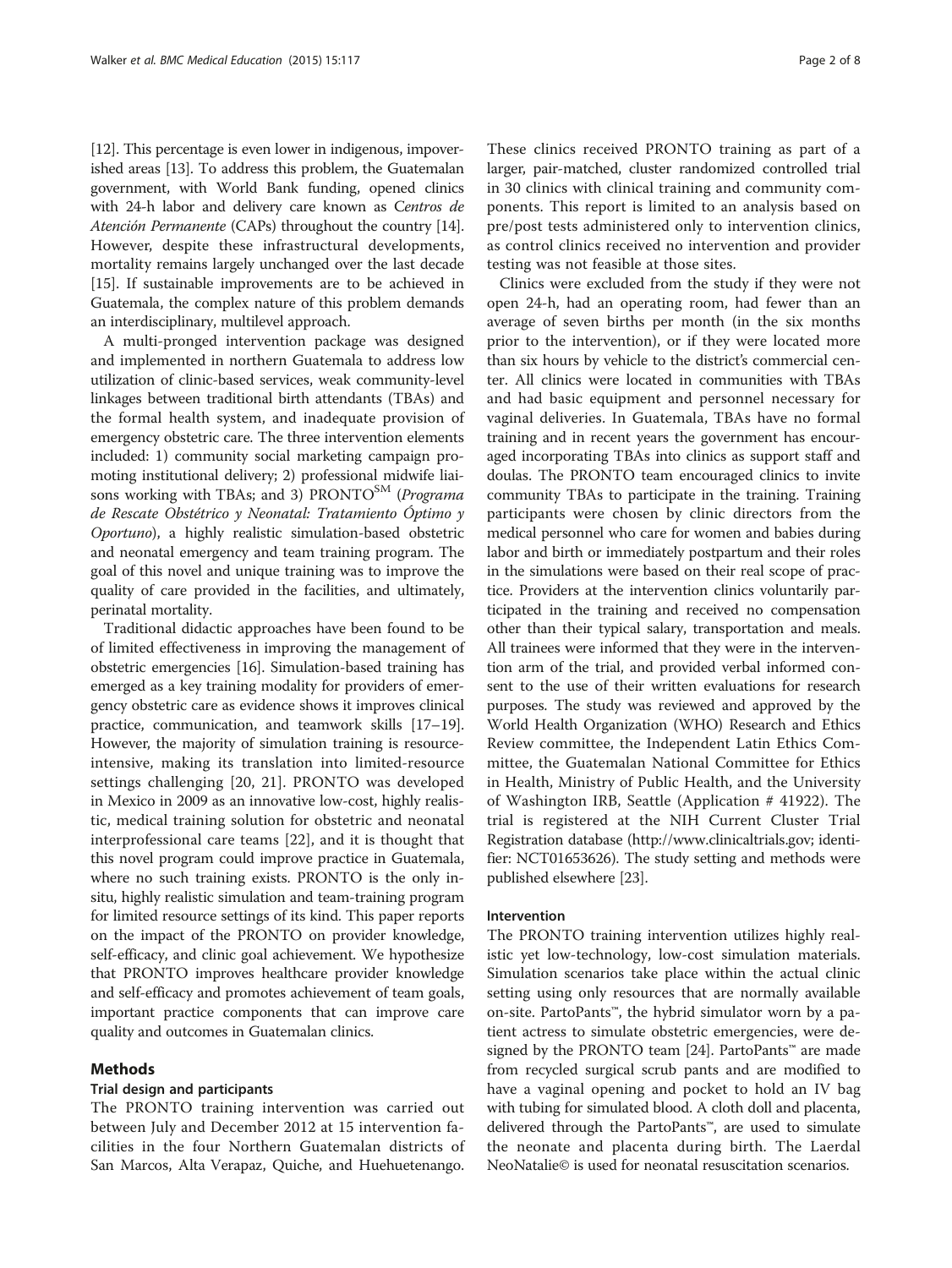PRONTO consists of two modules conducted two to three months apart that cover topics of teamwork, communication, intercultural fluency, obstetric hemorrhage, neonatal resuscitation, preeclampsia/eclampsia, and shoulder dystocia (Fig. 1). Training sessions have minimal formal didactics and are comprised of interactive team-building exercises, case-based learning, targeted skill sessions, simulation of obstetric and neonatal emergencies, video-guided debriefings and strategic planning sessions. Teamwork and communication concepts, adapted from Team STEPPS™ Training Program, are taught and reinforced throughout both modules [\[25, 26](#page-7-0)]. Evidence-based practices for physiologic birth and respectful, culturally humble care are also integral components. The curriculum is based upon WHO standards in maternal and newborn care, and was modified for use in Guatemala to meet the Guatemalan Ministry of Health guidelines [[27\]](#page-7-0). The training was specifically adapted to address common cultural and language barriers between the patient population and the facility providers in Northern Guatemala by addressing cultural humility and humanized birth training in the modules [[28](#page-7-0)]. Finally, during the strategic planning sessions, the provider teams identify actions aiming for clinical improvement based on weaknesses, they self-identify through the simulation and debriefs. No intervention took place at the control clinics.

#### Outcome measures

The primary outcomes included average change in participant self-efficacy and knowledge scores for each training topic area. Training participants at each intervention clinic completed pre- and post- training questionnaires for Modules I and II, which evaluated knowledge of evidencebased practice and confidence in their own ability to perform key skills (self-efficacy). The questionnaires were adapted from instruments used in the PRONTO pilot and subsequent hospital-level controlled trial in Mexico. The Module I pretest and posttest included 58 questions, which assessed knowledge and self-efficacy of obstetric hemorrhage and neonatal resuscitation, and general obstetric emergency self-efficacy. The Module II pretest consisted of 36 questions to assess knowledge and self-efficacy on topics of preeclampsia/eclampsia and shoulder dystocia. The Module II post-test included 94 topical questions from all of the five topics covered throughout Module I and II and was administered at the end of the training intervention. Questionnaires were anonymous and participants were given a study ID to link the pre-post module answers. Knowledge for each topic area was assessed on a scale of 0–100 based on the percentage of correct questions answered. Answers left blank or incorrectly marked with multiple responses were coded as wrong. For each selfefficacy question, participants were asked to assess their level of confidence in performing an array of simple to complex practices related to obstetric and neonatal emergencies using scales of 0–100 based on Bandura's model of self-efficacy [[29, 30](#page-7-0)]. Scores for each topic area were averaged based on these scales.

Trainees worked in clinic-based teams to decide on goals for improving obstetric/neonatal care, teamwork, work processes, and infrastructure at their site at the end of Module I during a facilitated quality improvement planning session. We grouped goals into four broad categories (teamwork, training, healthcare systems change, and intercultural fluency). There was no stipulation on the number of goals clinics were asked to select. During a follow-up session at the beginning of Module II, trainers evaluated their teams' achievement of set goals (yes/no). Goal achievement was self-reported, but when possible, system change goals were confirmed by direct observation by PRONTO training personnel. Ongoing research is underway to examine the extent of this intervention's impact on practice improvement. However, for this phase of the study, clinical improvement goal achievement was used as a proxy measure of practice change.

#### Statistical analysis

We used descriptive statistics to characterize participating clinics and trainees. Knowledge and self-efficacy changes were assessed in the areas of obstetric hemorrhage,

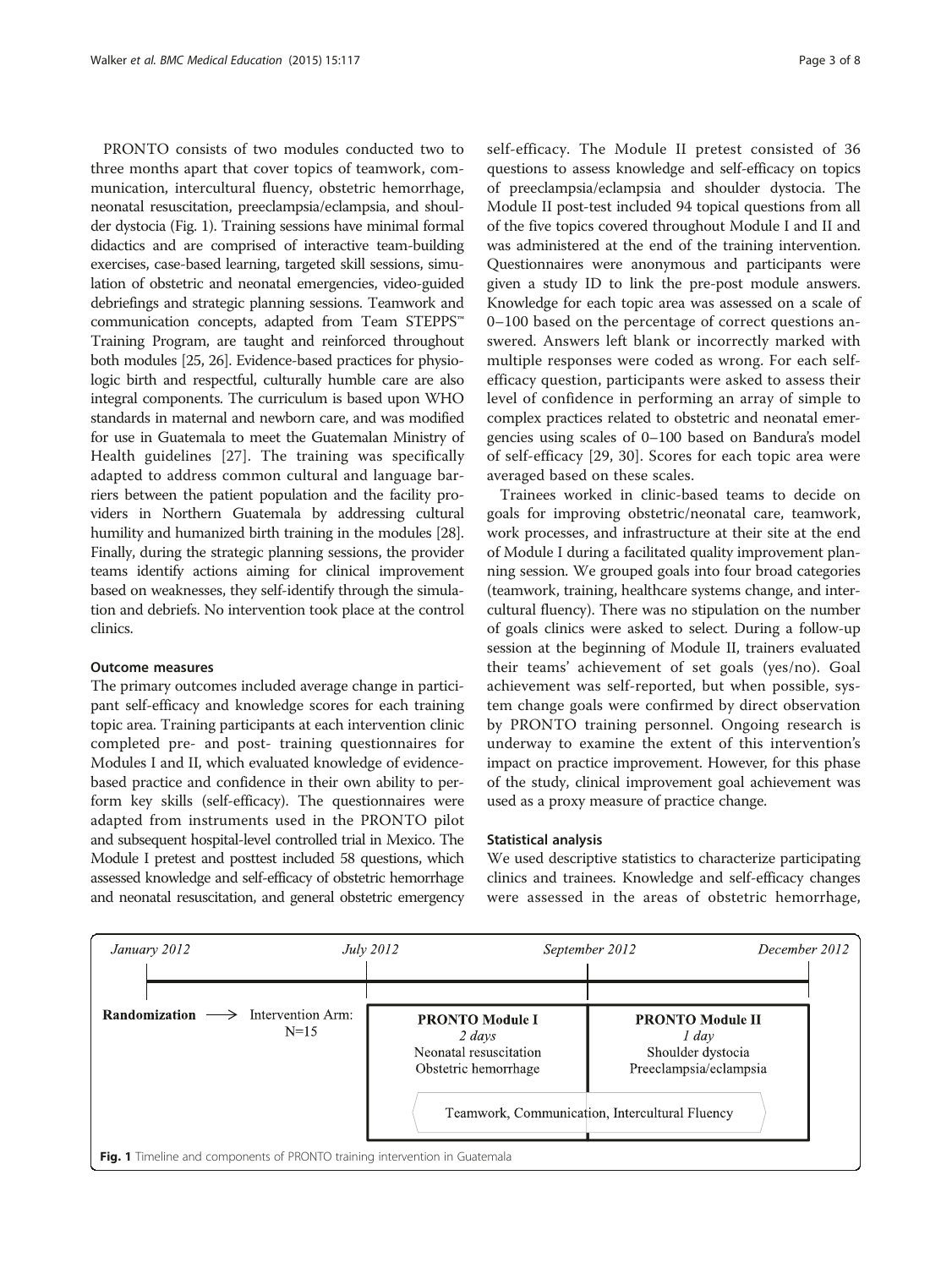neonatal resuscitation, preeclampsia/eclampsia, and shoulder dystocia. Change in general obstetric emergency selfefficacy was also assessed. Variables for overall changes in knowledge/self-efficacy for Module I and for Module II were also created. A combined variable for overall knowledge change from the start of the training Module I until the conclusion of training Module II was created for obstetric hemorrhage and neonatal resuscitation. We estimated the impact of the training on test scores by fitting a longitudinal fixed-effects linear regression model with fixed effects at the individual level. The outcome variable was the test score of knowledge or self-efficacy and the dummy variables for time (pre/post training) served as independent variable. The model is represented by the equation:

$$
Y_{i,t}-Y_{i,0}=\beta_1t_1+\beta_2t_2+(\varepsilon_{i,t}-\varepsilon_{i,0})
$$

Where  $Y_{i,t}$  is the score for individual i at time t and  $Y_{i,0}$  is the score at baseline,  $t_1$  *and t*<sub>2</sub>are dummy variables for the first and second measurements and  $\beta_1$ ,  $\beta_2$  are the average differences in score relative to baseline,  $\varepsilon_{i,t}$  represents random variability at time t. The fixed-effects approach yields an estimate of the within-subject change in the outcome variables (knowledge and self-efficacy) [[31\]](#page-7-0). Robust standard errors with clustering were calculated to take into account within-facility correlation [\[32](#page-7-0)]. A second set of models included a time\*facility interaction term to test for possible between-facility heterogeneous effects of the training. To characterize the relationship between knowledge and self-efficacy score, the correlation between the two scores was calculated using Pearson's correlation coefficient for both baseline and follow-up values. Finally, we used descriptive statistics to describe goal setting and achievement.

As a secondary exploratory analysis, we analyzed cliniclevel factors possibly associated with goal achievement. To do this, we used Poisson regression with number of goals achieved as the response variable, controlling for number of goals set. Covariates tested for an association with total number of goals achieved were pre/post Module I average change in self-efficacy, pre/post Module I average change in knowledge, training site equipment availability, percent of overall staff attending training, and average age, sex, and profession of participating providers. These variables were selected for the plausibility of an association with success in achieving established goals.

All results are presented as overall and stratified by profession given a previous and reasonable learning differential for auxiliary nurses versus doctors/professional nurses. Significance was defined at p-value < 0.05, and all analyses were performed using STATA v. 12.0 [[33\]](#page-7-0).

#### Results

We conducted seven complete trainings. Eight of the clinic teams attended training off-site at neighboring clinics. Overall, 219 providers from 15 clinics participated in the PRONTO training intervention, with on average 28 participants at each of the training sessions. Our analysis is limited to the participants ( $n = 207$ ) who completed the questionnaires for Module I and/or Module II. Questionnaires were designed for doctors and nurses; however, one of the nine TBAs completed a questionnaire, which was included in the analysis. Clinics were on average 51.2 km away from the most used referral hospital and were staffed with 8.6 physicians and professional nurses and 13.5 auxiliary nurses (Table 1). An average 63.0 % of eligible providers were represented in the trainings.

Knowledge in all subject areas improved significantly (p < 0.001) following the training intervention (Table [2](#page-4-0)). Self-efficacy changes were similar to the knowledge

**Table 1** PRONTO training facility and participant characteristics at intervention hospitals

| Characteristics                                    | Mean (SD) <sup>a</sup> | Min  | Max   |
|----------------------------------------------------|------------------------|------|-------|
| Facilities ( $N = 15$ )                            |                        |      |       |
| Distance (Km) to most referred to hospital         |                        |      |       |
| San Marcos                                         | 17.0(16.7)             | 2.0  | 35.0  |
| Huehuetenango                                      | 83.3 (43.8)            | 33.0 | 113.0 |
| El Quiche                                          | 38.7 (17.2)            | 18.0 | 60.0  |
| Alta Verapaz                                       | 62.4 (60.6)            | 8.0  | 136.0 |
| Total                                              | 51.2 (44.6)            | 2.0  | 136.0 |
| Total personnel staffing                           |                        |      |       |
| Physicians & professional nurses                   | 8.6(2.6)               | 5.0  | 14.0  |
| Auxiliary nurses                                   | 13.5(4.6)              | 7.0  | 24.0  |
| Percentage of personnel trained by PRONTO          |                        |      |       |
| San Marcos                                         | 57.2 (15.9)            | 38.5 | 60.0  |
| Huehuetenango                                      | 76.2 (21.1)            | 60.0 | 100.0 |
| El Quiche                                          | 64.9 (33.2)            | 23.8 | 95.0  |
| Alta Verapaz                                       | 56.9 (14.5)            | 43.5 | 76.5  |
| Total                                              | 63.0 (21.3)            | 23.8 | 100.0 |
| Participating Personnel ( $N = 207$ ) <sup>b</sup> |                        |      |       |
| Age (years)                                        | 34.9 (9.6)             | 20   | 67    |
| Sex, N (%)                                         |                        |      |       |
| Females                                            | 126 (62.1)             |      |       |
| Males                                              | 77 (37.9)              |      |       |
| Provider type, N (%)                               |                        |      |       |
| Auxiliary nurses                                   | 121 (59.6)             |      |       |
| Physicians & professional nurses                   | 80 (39.4)              |      |       |
| Other                                              | 2(1.0)                 |      |       |

<sup>a</sup>Mean (SD) unless otherwise noted. <sup>b</sup>Completed at least one pre- or postquestionnaire. Missing values for age  $n = 10$ , sex  $n = 4$ , and provider type  $n = 4$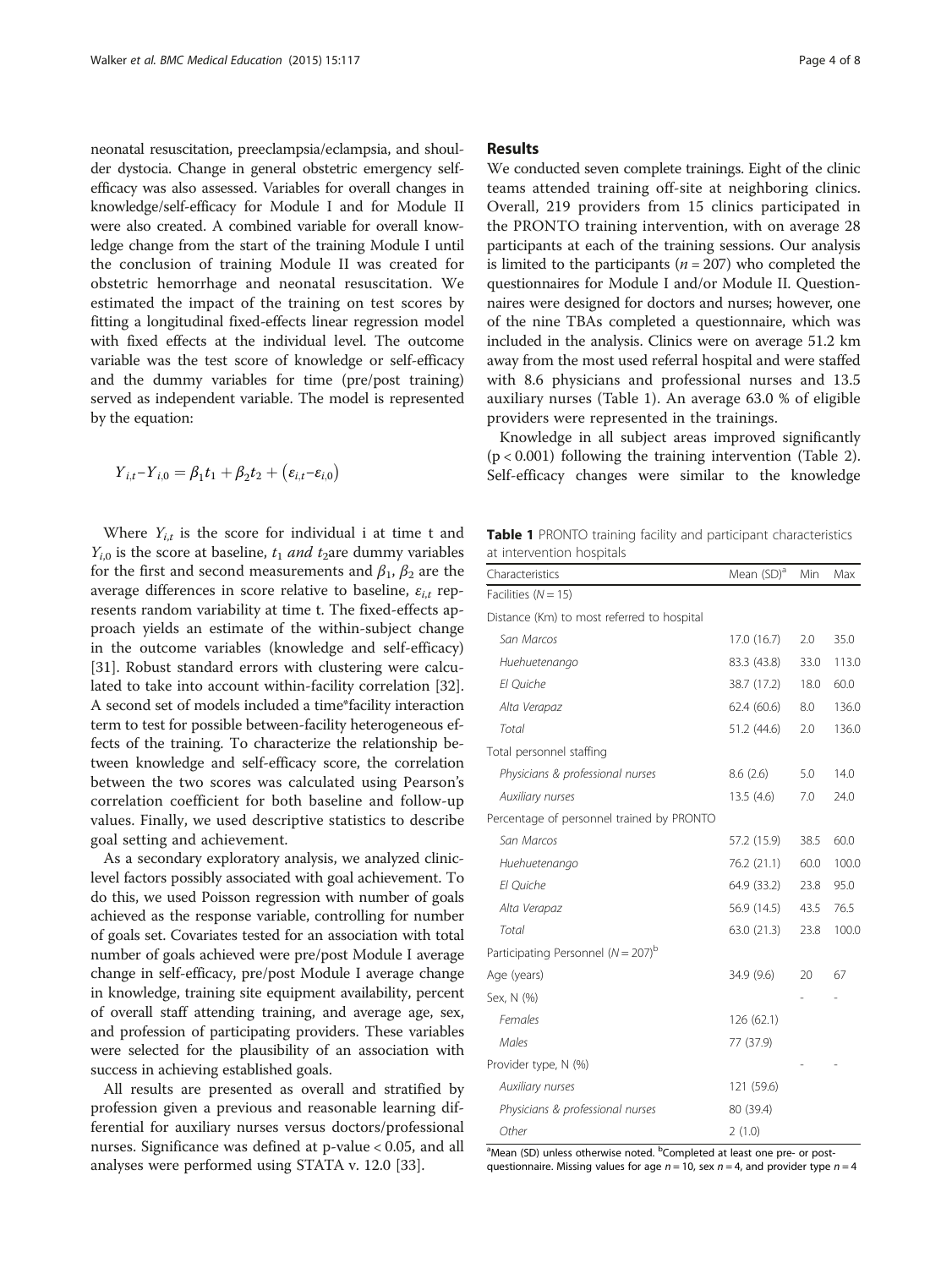| Variables              | All        |                          |                   | Doctors/Professional Nurses |                   |                   | <b>Auxiliary Nurses</b> |                          |                   |
|------------------------|------------|--------------------------|-------------------|-----------------------------|-------------------|-------------------|-------------------------|--------------------------|-------------------|
|                        | Pre Scoreb | Post I<br>Change         | Post II<br>Change | Pre Score                   | Post I<br>Change  | Post II<br>Change | Pre Score               | Post I<br>Change         | Post II<br>Change |
| Knowledge              |            |                          |                   |                             |                   |                   |                         |                          |                   |
| Obstetric hemorrhage   | 27.5       | 11.5                     | 9.5               | 31.9                        | 15.2              | 11.5              | 24.5                    | 9.0                      | 9.1               |
| Neonatal resuscitation | 34.8       | 23.4                     | 16.3              | 42.4                        | 25.7              | 19.3              | 29.4                    | 22.3                     | 16.3              |
| Combined Module I      | 30.4       | 19.0                     | 14.2              | 36.6                        | 21.4              | 16.5              | 26.3                    | 17.6                     | 12.8              |
| Preeclampsia/Eclampsia | 41.5       | -                        | 13.5              | 47.2                        | $\qquad \qquad =$ | 15.9              | 38.2                    | $\overline{\phantom{m}}$ | 12.7              |
| Shoulder dystocia      | 48.6       | $\overline{\phantom{0}}$ | 13.9              | 60.5                        | $\qquad \qquad =$ | 11.5              | 42.3                    | $\overline{\phantom{0}}$ | 15.6              |
| Combined Module II     | 45.0       |                          | 13.7              | 53.9                        |                   | 13.7              | 40.2                    | -                        | 14.1              |
| Self-efficacy          |            |                          |                   |                             |                   |                   |                         |                          |                   |
| General emergencies    | 83.9       | 7.5                      | 8.8               | 87.2                        | 8.0               | 8.5               | 81.8                    | 7.2                      | 8.8               |
| Obstetric hemorrhage   | 79.5       | 8.6                      | 8.6               | 82.7                        | 10.9              | 10.1              | 77.2                    | 7.7                      | 8.1               |
| Neonatal resuscitation | 74.8       | 16.0                     | 15.6              | 78.6                        | 16.4              | 15.7              | 72.3                    | 16.2                     | 15.6              |
| Combined Module I      | 78.6       | 11.5                     | 11.6              | 82.9                        | 11.5              | 11.3              | 75.8                    | 11.7                     | 11.8              |
| Preeclampsia/Eclampsia | 72.7       | $\overline{\phantom{0}}$ | 14.0              | 77.8                        |                   | 14.2              | 69.9                    | $\overline{\phantom{0}}$ | 14.5              |
| Shoulder dystocia      | 59.1       | -                        | 28.3              | 65.4                        |                   | 26.4              | 55.0                    | -                        | 30.5              |
| Combined Module II     | 65.7       |                          | 21.4              | 71.2                        |                   | 20.6              | 62.4                    |                          | 22.6              |

<span id="page-4-0"></span>Table 2 Change in knowledge and self-efficacy scores by profession for management of obstetric and neonatal emergencies<sup>a</sup>

 ${}^{3}$ N = 193 for pre/post I, N = 161 for pre/post II and N = 159 for pre I/post II. All changes significant with p-value <0.001. Topics not taught and tested as part of module I are marked blank with "–". <sup>b</sup>Pre-score from Module I for obstetric hemorrhage, neonatal resuscitation, and general emergencies, Pre-score from Module II for Preeclampsia/eclampsia and shoulder dystocia. Knowledge scores are percent correct and self-efficacy scores are self-score out of 100

improvements and were all significant at <0.001 (Table 2). A joint test of the time\*facility interaction terms yielded no evidence of effect heterogeneity between facilities, except for the obstetric hemorrhage knowledge score, however, even in this case, only two clinics showed a significantly larger effect in the first follow-up evaluation (San Pedro and Tejutla) p < 0.01. For both knowledge and self-efficacy, improvements were similar for all personnel types, however, doctors and professional nurses had higher pre- and post- scores in all topics compared to auxiliary nurses. Knowledge and self-efficacy were found to be positively correlated for all topics at training completion (Table 3) as trainees with high self-efficacy were also found to have high knowledge scores. When stratified by profession, the correlation remained significant for auxiliary nurses only in obstetric hemorrhage and preeclampsia/eclampsia. Doctors and professional nurses, however, had no correlation between knowledge and self-efficacy topics except for shoulder dystocia post-training.

Overall, a total of 93 goals were identified following Module I strategic planning sessions. Types and examples of goals are described in Table [4](#page-5-0). On average, each clinic set 5.5 goals and overall 66 % of all goals set were considered achieved at follow-up. Knowledge change, self-efficacy change, average participant age, proportion of males participating, proportion of all clinic staff attending the training, proportion of physicians and professional nurses attending, and the equipment index (composite indicator of the clinic's supplies, equipment, and medications) were tested as possible indicators of the number of goals achieved. However, no potential predictors of goal achievement were statistically significant in either the crude or multivariate Poisson analysis.

Table 3 Correlation between knowledge and self-efficacy by topic and stratified by profession using Pearson's correlation coefficients

| <b>Training Topics</b>                | Pre  |         | Post Module I |         | Post Module II |         |  |
|---------------------------------------|------|---------|---------------|---------|----------------|---------|--|
|                                       | r    | p-value | r             | p-value | r              | p-value |  |
| Overall, $N = 207$                    |      |         |               |         |                |         |  |
| Obstetric hemorrhage                  | 0.27 | < 0.001 | 0.31          | < 0.001 | 0.27           | < 0.001 |  |
| Neonatal resuscitation                | 0.19 | 0.01    | 0.14          | 0.05    | 0.25           | < 0.001 |  |
| Preeclampsia/ Eclampsia               | 0.13 | 0.11    |               |         | 0.26           | < 0.001 |  |
| Shoulder dystocia                     | 0.24 | < 0.001 |               |         | 0.30           | < 0.001 |  |
| Auxiliary Nurse, $N = 121$            |      |         |               |         |                |         |  |
| Obstetric hemorrhage                  | 0.40 | < 0.001 | 0.32          | 0.01    | 0.40           | < 0.001 |  |
| Neonatal resuscitation                | 0.12 | 0.32    | 0.14          | 0.22    | 0.21           | 0.13    |  |
| Preeclampsia/ Eclampsia               | 0.04 | 0.78    |               |         | 0.29           | 0.03    |  |
| Shoulder dystocia                     | 0.11 | 0.43    |               |         | 0.22           | 0.10    |  |
| Doctors & Professional Nurses, N = 80 |      |         |               |         |                |         |  |
| Obstetric hemorrhage                  | 0.13 | 0.19    | 0.15          | 0.15    | 0.10           | 0.32    |  |
| Neonatal resuscitation                | 0.16 | 0.12    | 0.01          | 0.89    | 0.14           | 0.18    |  |
| Preeclampsia/ Eclampsia               | 0.11 | 0.26    |               |         | 0.11           | 0.25    |  |
| Shoulder dystocia                     | 0.23 | 0.02    |               |         | 0.23           | 0.02    |  |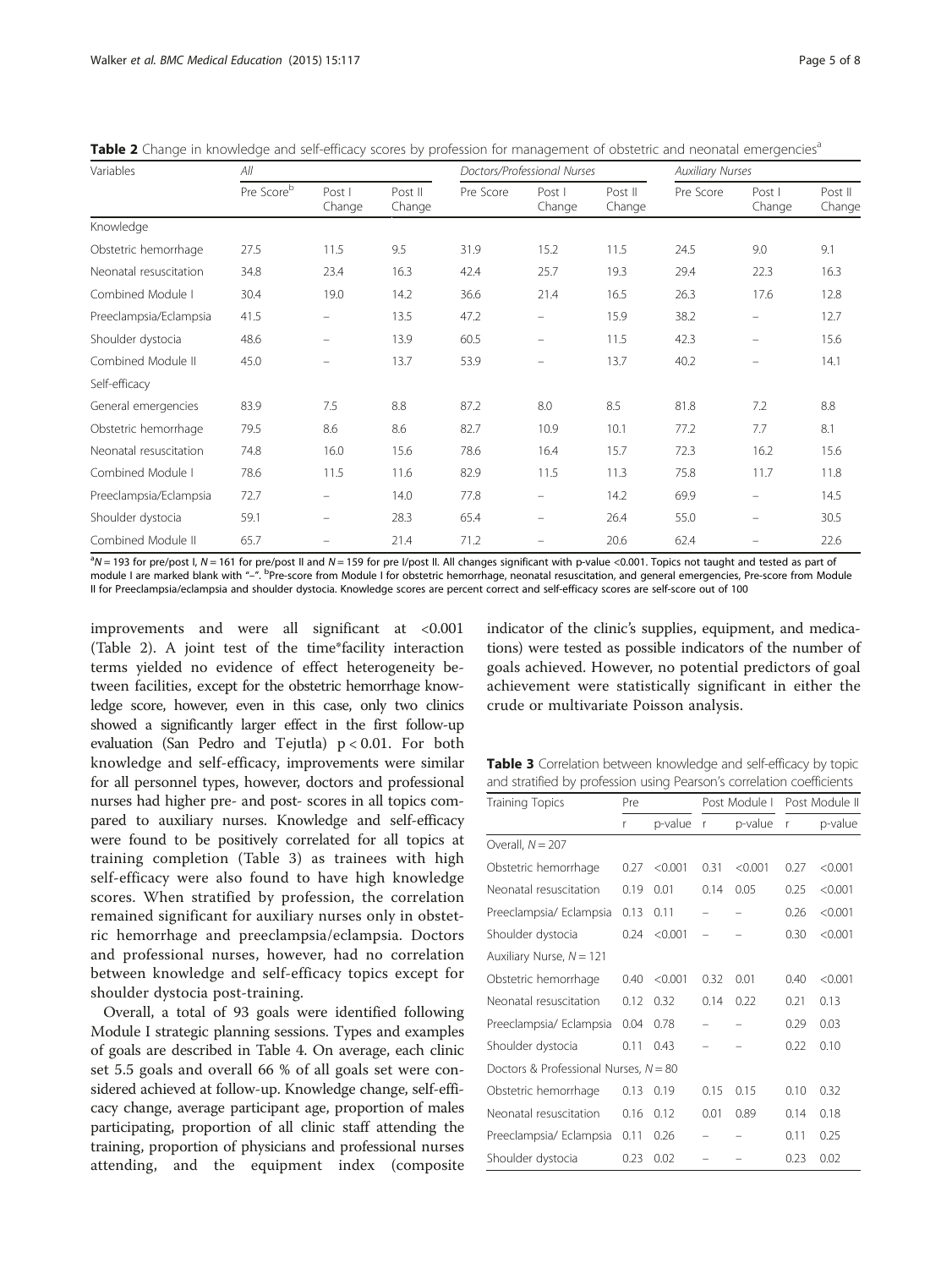| Goal Category:       | Teamwork & Communication                                                               | System & Infrastructure                                                  | Intercultural Fluency                                                                  | Training                                                                                              |  |  |  |  |  |  |
|----------------------|----------------------------------------------------------------------------------------|--------------------------------------------------------------------------|----------------------------------------------------------------------------------------|-------------------------------------------------------------------------------------------------------|--|--|--|--|--|--|
| Goals Identified: 15 |                                                                                        | 42                                                                       | 17                                                                                     | 19                                                                                                    |  |  |  |  |  |  |
| Goals Achieved:      | 66.7 %                                                                                 | 69.8 %                                                                   | 70.6 %                                                                                 | 55.3 %                                                                                                |  |  |  |  |  |  |
|                      | Examples of Achieved Goals                                                             |                                                                          |                                                                                        |                                                                                                       |  |  |  |  |  |  |
|                      | Assign leadership roles for<br>obstetric emergencies                                   | Reorganize/rearrange the<br>clinic                                       | Invite traditional midwives to<br>deliveries to improve patient<br>care                | Train the rest of the clinic in<br>topics/skills learned in the<br>PRONTO training with<br>PartoPants |  |  |  |  |  |  |
|                      | Implement SBAR and other<br>communication techniques                                   | Request more personnel and<br>support for infrastructure<br>improvements | Ask pregnant women questions<br>(i.e., in what position would you<br>like to delivery) | Promote PRONTO trainings                                                                              |  |  |  |  |  |  |
|                      | Set-up meetings with personnel<br>to improve communication and<br>organization         | Create a roster for high risk<br>pregnancies                             | Develop a traditional delivery<br>space                                                | Continue training staff on<br>high risk pregnancies                                                   |  |  |  |  |  |  |
|                      | Use and disseminate the<br>communication rules                                         | Replace neonatal resuscitation<br>table                                  | Allow drinking of hot water<br>during labor                                            | Train the traditional midwives<br>using simulation.                                                   |  |  |  |  |  |  |
|                      | Examples of Unachieved Goals                                                           |                                                                          |                                                                                        |                                                                                                       |  |  |  |  |  |  |
|                      | Include those not attending<br>a delivery in the management<br>of emergency situations | Request a bed and other<br>equipment to offer vertical<br>births.        | Ask women which position she<br>prefers to deliver in                                  | Continued training of staff<br>on obstetric emergencies                                               |  |  |  |  |  |  |
|                      | Implement and replicate the<br>rules of communication learned                          | Conduct two supply<br>inventories                                        | Try offering vertical deliveries                                                       | Replicate PRONTO with the<br>rest of the staff                                                        |  |  |  |  |  |  |
|                      | Remind the group to improve<br>communication                                           | Streamline drug procurement<br>processes                                 |                                                                                        | Sensitize teams to lessons<br>learned                                                                 |  |  |  |  |  |  |

<span id="page-5-0"></span>Table 4 Examples of strategic goals achieved and unachieved by category

#### **Discussion**

PRONTO training improved knowledge and self-efficacy training topic scores and promoted achievement of goals designed for clinical improvement. The overall rate of goal achievement suggests that simulation training may promote team-based quality improvement and practice change. PRONTO training was considered "very important" for their clinic by 100 % of evaluation respondents, and 97 % ( $N = 181$ ) of the responding providers ( $N = 186$ ) said they would use the learning and teamwork concepts in their future work.

Previous evaluations of similar process indicators following PRONTO training in Mexico found comparable results [\[22,](#page-6-0) [34](#page-7-0)]. Other simulation-based training courses have also found that their courses improved provider knowledge, teamwork, communication, and neonatal or maternal outcomes [\[20](#page-6-0), [35](#page-7-0)–[41](#page-7-0)]. PRONTO, however, is the first course to integrate team training with simulation and care of the maternal-neonatal dyad in low-resource settings.

Several study limitations warrant discussion. While the clinics were randomly selected, individual participation was not random and data was missing from participants who did not complete a questionnaire. Thus there is the potential for selection bias. It was not feasible to administer questionnaires in control clinics due to logistical and resource constraints. Thus, as with any non-experimental pre/post study design, we are unable to account for potential historical, maturation, testing bias that could be

responsible for some changes observed. Although the correct answers to the questionnaires were never provided explicitly, we cannot discount potential testing bias as the same test was administered as the pre and post- test. Also, it is likely that there is potential for self-reporting bias, particularly with regard to goal achievement. We did our best to limit this by verifying goals achieved in person whenever possible. We acknowledge that these results showing improved test scores does not necessarily translate into actual practice improvement as that cognitive knowledge does not necessarily translate into clinical ability.

While the questionnaire was utilized in two previous studies, it has not been officially validated due to limited time and resources. However, there has been consistency in the results obtained in varied settings (Mexico, Guatemala, Kenya). One recurrent mistake made by participants was selection of multiple answers when the answer specified to "select one". This problem was more common on the post-test when participants are usually eager to leave and so, perhaps, reflects the rush of the test-taker. These multiple selected answers were coded as "wrong" for our analysis, which makes our results conservative. At completion of this study, the questionnaire was edited to ensure future clarity.

# Conclusions

Our findings suggest that PRONTO training effectively improves provider knowledge and self-efficacy of evidencedbased practice in training topic areas, and promotes goal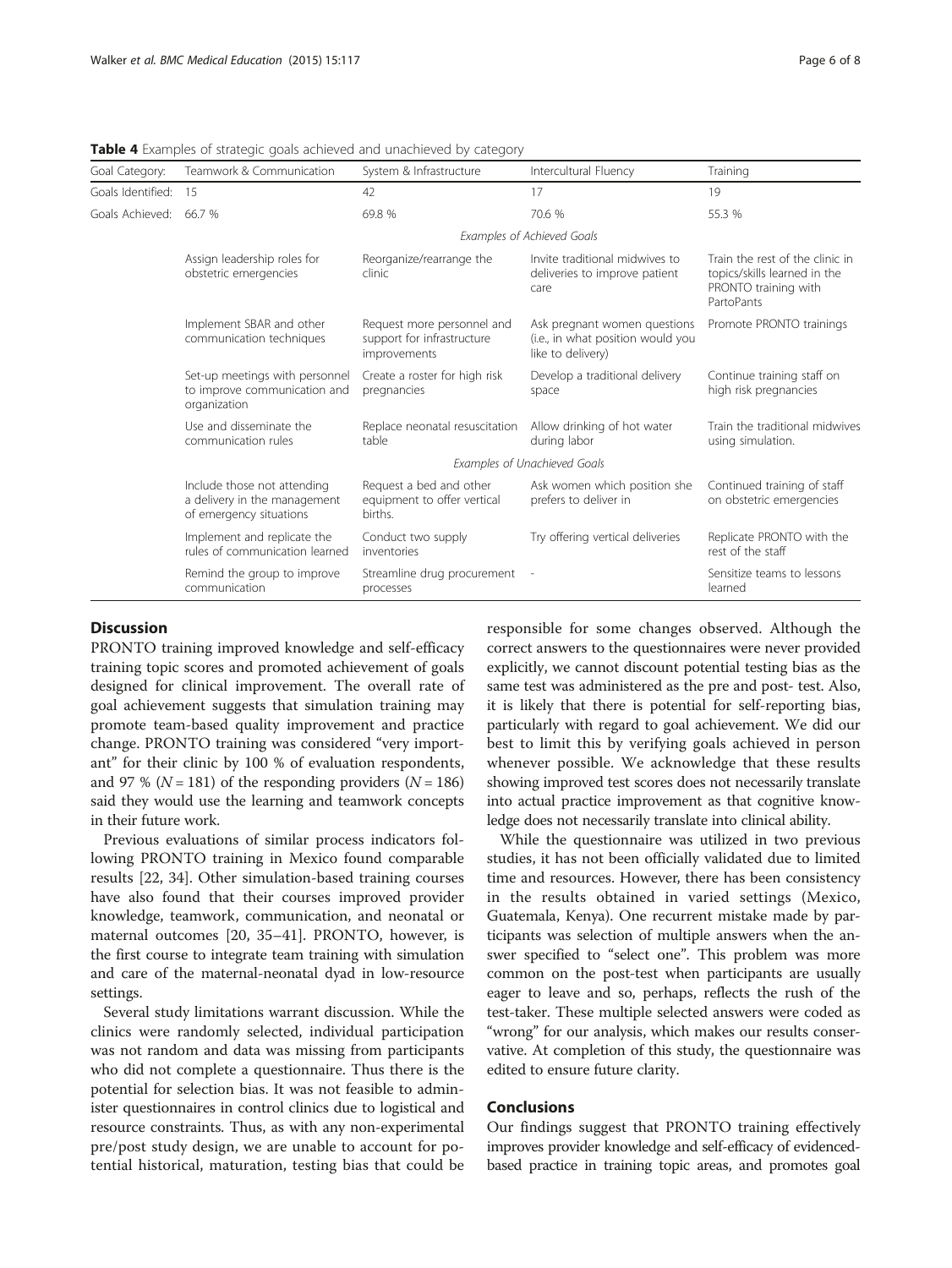<span id="page-6-0"></span>achievement. PRONTO is the only emergency obstetric and neonatal training, we are aware of, that combines in-situ simulation with team training, with evidence to support improvements in knowledge and self-efficacy among providers. Globally, with widespread recommendation for obstetric and neonatal simulation-based training, the feasibility of adapting PRONTO for implementation in additional low- and high resource settings should be assessed. Following the intervention, supported by our significant results and overwhelmingly positive response by participants and authorities, additional funding was sought and obtained to expand roll-out of the intervention packet in Huehuetenango and Alta Verapaz beyond the intervention facilities, which is now underway. There is ongoing interest in further roll-out in San Marcos and Quiche. More research is needed on the impact of these positive changes on actual maternal and perinatal morbidity and mortality measures, and our impact data is currently being analyzed.

#### Abbreviations

PRONTO: Programa de Rescate Obstétrico y Neonatal: Tratamiento Óptimo y Oportuno (Obstetric and Neonatal Emergency Training for Optimal and Timely Treatment); TBA: Traditional birth attendant; WHO: World Health Organization.

#### Competing interests

Authors Dilys Walker, Jenifer Fahey, and Susanna Cohen are on the board of PRONTO International, an NGO committed to education and research

#### Authors' contributions

All authors contributed to the critical revision of the article and approved of the final manuscript for publication. In addition, DW and FH made substantial contributions to the conception and design of the study and the acquisition and interpretation of data. SZ made substantial contributions to the acquisition, analysis and interpretation of data, and the drafting of the article. AR made substantial contributions to the acquisition, analysis, and interpretation of data. MO made substantial contributions to implementation and management of the study and the acquisition of data. J Fritz made substantial contributions to PRONTO trainings and the acquisition of data. SC and J Fahey made substantial contributions to the design of PRONTO and conception of the study. HL made substantial contributions to the analysis of data. EK made substantial contributions to the conception and design of the study and acquisition of data.

#### Acknowledgements

We would like acknowledge the Guatemalan program coordinator Marvin Franco De La Rosa and the PRONTO trainers who travelled from Mexico: Yuriana Zurita Salas, Alejandro Vázquez Alcántar and Romeo Cifuentes Pérez. We would also like to thank Monisha Sharma for her contributions, the health care providers who participated in PRONTO training, as well as the facility-level and provincial leadership for their support.

#### Author details

<sup>1</sup>Department of Obstetrics and Gynecology, University of Washington, Seattle, WA 98104, USA. <sup>2</sup>Department of Global Health, University of Washington, 325 9th Ave, Box 359931, Seattle, WA 98104, USA. <sup>3</sup>Division of Reproductive Health, Research Center for Population Health, National Institute of Public Health, Universidad No 655, Col Santa Maria Ahuacatitlan, CP 62100, Cuernavaca, Morelos, Mexico. <sup>4</sup>Department of Obstetrics and Gynecology, University of Maryland School of Medicine, 22 S Green St, Baltimore, MD 12201, USA. <sup>5</sup>College of Nursing, University of Utah, 10 South 2000 East Salt, Lake City, UT 84112, USA. <sup>6</sup>Epidemiological Research Center in Sexual and Reproductive Health (CIESAR), Guatemala City, Guatemala.

#### Received: 10 June 2014 Accepted: 2 July 2015 Published online: 24 July 2015

#### References

- 1. Stanton C, Blanc AK, Croft T, Choi Y. Skilled care at birth in the developing world: progress to date and strategies for expanding coverage. J Biosoc Sci. 2007;39:109–20.
- 2. Garcés A, McClure EM, Hambidge M, Krebs NF, Mazariegos M, Wright LL, et al. Training traditional birth attendants on the WHO Essential Newborn Care reduces perinatal mortality. Acta Obs Gyn Scan. 2012;91:593–7.
- 3. Department of Reproductive Health Research. Making Pregnancy Safer: The Critical Role of the Skilled Attendant: A Joint Statement by WHO, ICM and FIGO. Geneva, Switzerland; 2004:24.
- 4. Victora CG, Rubens CE, GAPPS Review Group. Global report on preterm birth and stillbirth (4 of 7): delivery of interventions. BMC Pregnancy Childbirth. 2010;10 Suppl 1:S4.
- 5. Ronsmans C, Graham WJ. Maternal mortality: who, when, where, and why. Lancet. 2006;368:1189–200.
- 6. Bhutta ZA, Cabral S, Chan C-W, Keenan WJ. Reducing maternal, newborn, and infant mortality globally: an integrated action agenda. Int J Gynaecol Obs. 2012;119(119 Suppl):S13–7.
- 7. Khan KS, Wojdyla D, Say L, Gülmezoglu AM, Van Look PF A. WHO analysis of causes of maternal death: a systematic review. Lancet. 2006;367:1066–74.
- 8. Souza JP, Gülmezoglu AM, Vogel J, Carroli G, Lumbiganon P, Qureshi Z, et al. Moving beyond essential interventions for reduction of maternal mortality (the WHO Multicountry Survey on Maternal and Newborn Health): a cross-sectional study. Lancet. 2013;381:1747–55.
- 9. Campbell OMR, Graham WJ. Strategies for reducing maternal mortality: getting on with what works. Lancet. 2006;368:1284–99.
- 10. Liu L, Johnson HL, Cousens S, Perin J, Scott S, Lawn JE, et al. Global, regional, and national causes of child mortality: an updated systematic analysis for 2010 with time trends since 2000. Lancet. 2012;379:2151–61.
- 11. Thaddeus S, Maine D. Too far to walk: Maternal mortality in context. Soc Sci Med. 1994;38:1091–110.
- 12. At a glance: Guatemala [\[http://www.unicef.org/infobycountry/guatemala\\_](http://www.unicef.org/infobycountry/guatemala_statistics.html) [statistics.html\]](http://www.unicef.org/infobycountry/guatemala_statistics.html)
- 13. MSPAS. National Study of Maternal Mortality. 2011. p. 122.
- 14. Guatemala Maternal and Infant Health and Nutrition PO77756 [[http://](http://www.worldbank.org/projects/P077756/guatemala-maternal-infant-health-nutrition?lang=en) [www.worldbank.org/projects/P077756/guatemala-maternal-infant-health](http://www.worldbank.org/projects/P077756/guatemala-maternal-infant-health-nutrition?lang=en)[nutrition?lang=en\]](http://www.worldbank.org/projects/P077756/guatemala-maternal-infant-health-nutrition?lang=en)
- 15. Hogan MC, Foreman KJ, Naghavi M, Ahn SY, Wang M, Makela SM, et al. Maternal mortality for 181 countries, 1980–2008: a systematic analysis of progress towards Millennium Development Goal 5. Lancet. 2010;375:1609–23.
- 16. Daniels K, Arafeh J, Clark A, Waller S, Druzin M, Chueh J. Prospective randomized trial of simulation versus didactic teaching for obstetrical emergencies. Simul Heal. 2010;5:40–5.
- 17. Robertson B, Schumacher L, Gosman G, Kanfer R, Kelley M, DeVita M. Simulation-based crisis team training for multidisciplinary obstetric providers. Simul Heal. 2009;4:77–83.
- 18. Robertson B, Kaplan B, Atallah H, Higgins M, Lewitt MJ, Ander DS. The use of simulation and a modified TeamSTEPPS curriculum for medical and nursing student team training. Simul Heal. 2010;5:332–7.
- 19. Phipps MG, Lindquist DG, McConaughey E, O'Brien JA, Raker CA, Paglia MJ. Outcomes from a labor and delivery team training program with simulation component. Am J Obs Gynecol. 2012;206:3–9.
- 20. Hofmeyr GJ, Haws RA, Bergström S, Lee ACC, Okong P, Darmstadt GL, et al. Obstetric care in low-resource settings: what, who, and how to overcome challenges to scale up? Int J Gynaecol Obs. 2009;107(Suppl):S21–44. S44–5.
- 21. Kawaguchi A, Mori R. The In-Service Training for Health Professionals to Improve Care of the Seriously Ill Newborn or Child in Low- and Middle-Income Countries. Geneva: Switzerland; 2010.
- 22. Walker DM, Cohen SR, Estrada F, Monterroso ME, Jenny A, Fritz J, et al. PRONTO training for obstetric and neonatal emergencies in Mexico. Int J Gynaecol Obs. 2012;116:128–33.
- 23. Kestler E, Walker D, Bonvecchio A, de Tejada SS, Donner A. A matched pair cluster randomized implementation trail to measure the effectiveness of an intervention package aiming to decrease perinatal mortality and increase institution-based obstetric care among indigenous women in Guatemala: study protocol. BMC Pregnancy Childbirth. 2013;13:73.
- 24. Cohen SR, Cragin L, Rizk M, Hanberg A, Walker DM. PartoPantsTM: The High-Fidelity, Low-Tech Birth Simulator. Clin Simul Nurs. 2011;7:e11–8.